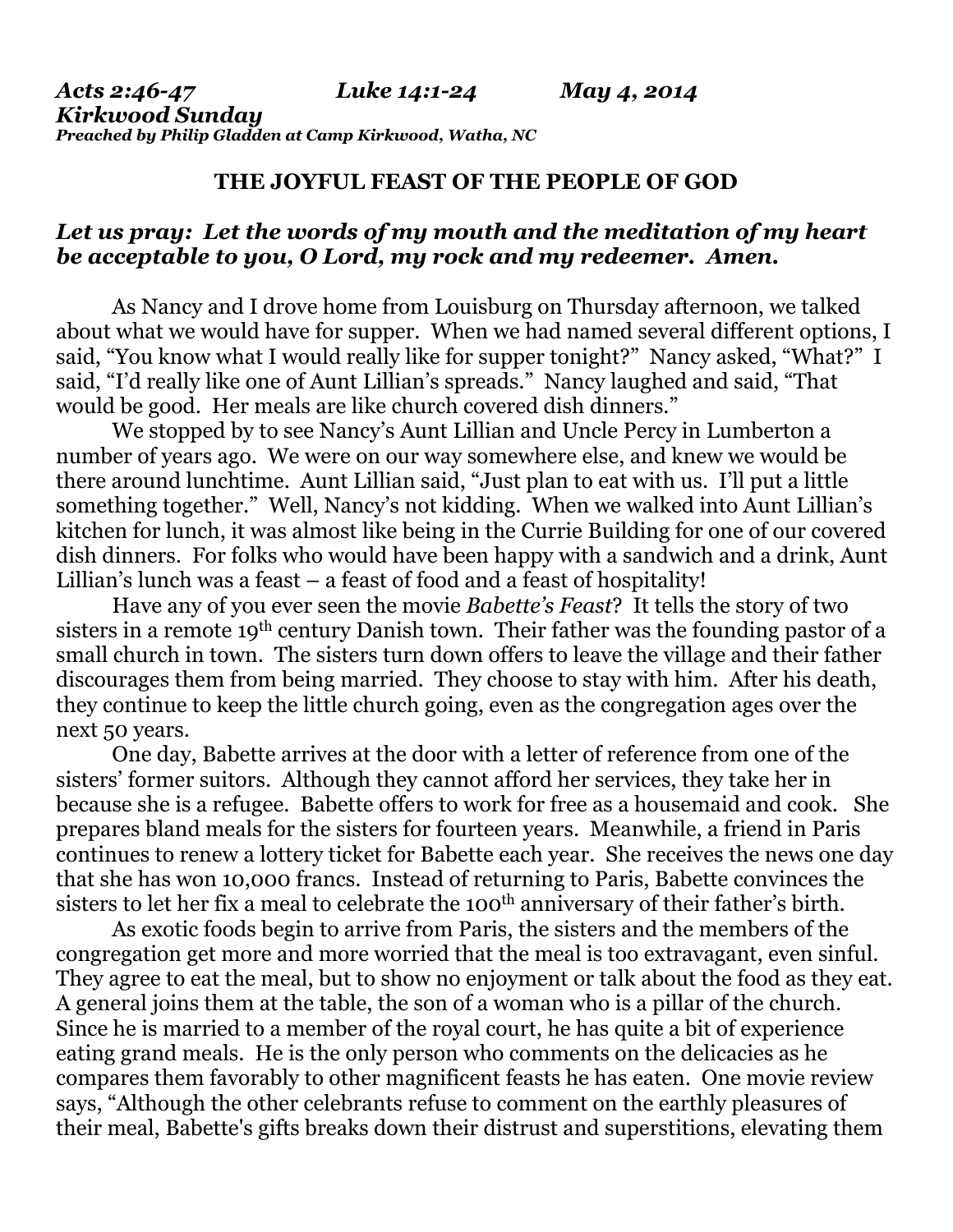physically and spiritually. Old wrongs are forgotten, ancient loves are rekindled, and a mystical redemption of the human spirit settles over the table." At the end of the movie, the sisters assume Babette will leave and return to Paris. However, Babette tells them she has no more money. As it turns out, Babette had been the head chef at a Parisian restaurant. She knew her feast for the villagers would cost her all of her 10,000 francs.

 Babette's feast is the story of hospitality, love, and grace. Babette's feast shows the power of breaking bread together and how reconciliation can come from the simple act of eating together.

 Today we have the joy and privilege of coming to our Lord's feast at the table which is laid before us. Listen to the words of invitation: "Friends, this is *the joyful feast of the people of God!* They will come from east and west, and from north and south. According to Luke, when our risen Lord was at table with his disciples, he took the bread, and blessed and broke it, and gave it to them. Then their eyes were opened and they recognized him. This is the Lord's table. Our Savior invites those who trust him to share *the feast which he has prepared*."

 In the next few months, you'll be hearing more and more about the new Presbyterian hymnal we will use in our worship. The session has unanimously and enthusiastically approved a recommendation from the Worship Ministry Team to purchase *Glory to God.* I have been using the new hymnal already in my worship planning, and Karla and the choir have been singing from *Glory to God.* Our hymn of preparation for coming to the Lord's table this morning, "In the Singing (Bread of Peace)" is from the new hymnal.

 Among many wonderful features of the new hymnbook is the great variety of hymns about the Lord's Supper. The music to the hymns is beautiful and the lyrics are profound and moving. I want to share the words to one of the communion hymns, "The Trumpets Sound, the Angels Sing, The Feast Is Ready."

*The trumpets sound; the angels sing; the feast is ready to begin. The gates of heaven are open wide, and Jesus welcomes you inside. Sing with thankfulness songs of pure delight. Come and revel in heaven's love and light. Take your place at the table of the King. The feast is ready to begin; the feast is ready to begin.*

 *Tables are laden with good things; O taste the peace and joy he brings. He'll fill you up with love divine; he'll turn your water into wine. Sing with thankfulness songs of pure delight. Come and revel in heaven's love and light. Take your place at the table of the King. The feast is ready to begin; the feast is ready to begin.*

*The hungry heart he satisfies, offers the poor his paradise.*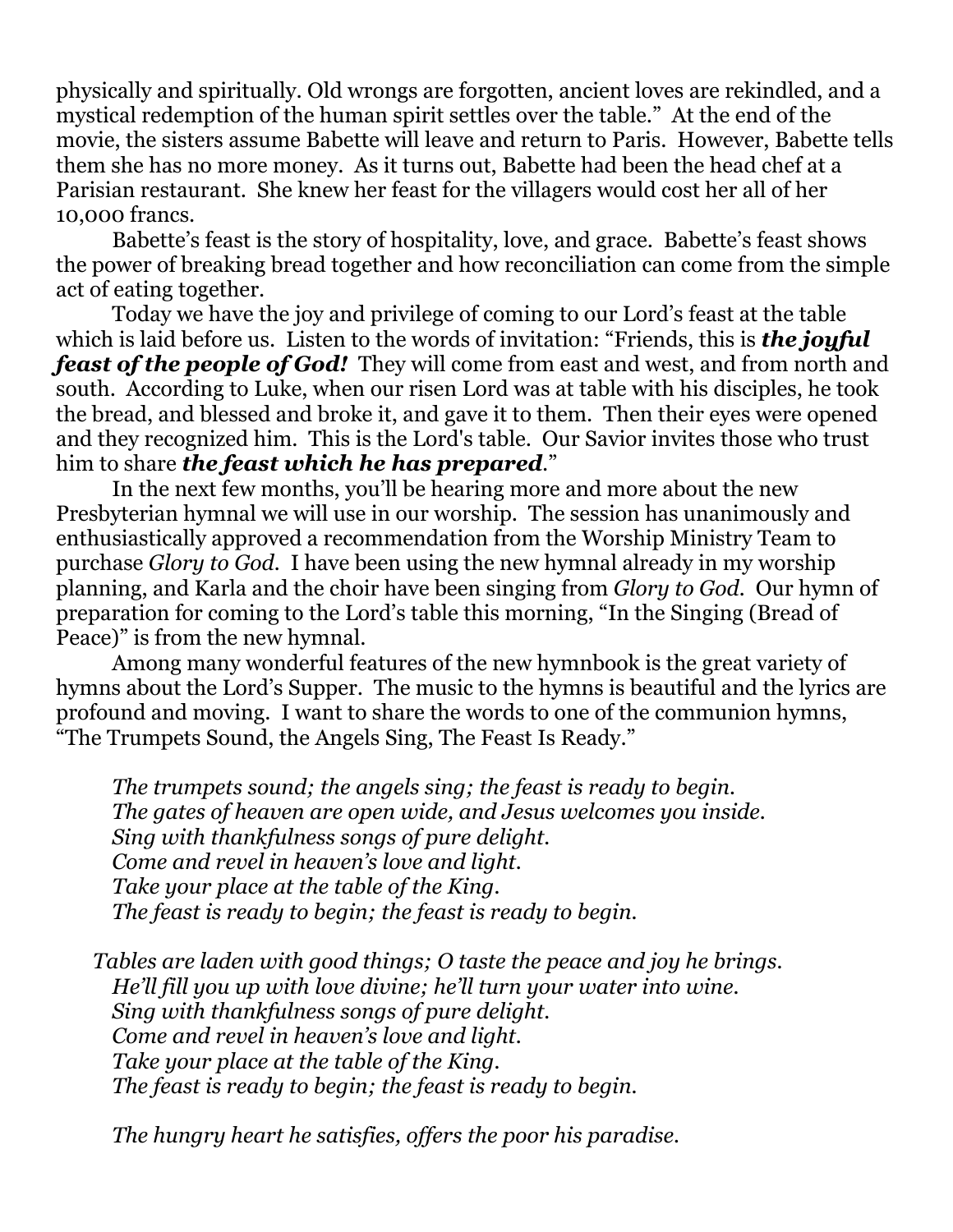*Now hear all heaven and earth applaud, the amazing good news of the Lord. Sing with thankfulness songs of pure delight. Come and revel in heaven's love and light. Take your place at the table of the King. The feast is ready to begin; the feast is ready to begin.*

 The Lord's Supper is often compared to the great heavenly banquet or feast. When we come to the table to break the bread and drink the cup, we catch a glimpse of the joyful feast of the people of God at God's heavenly table. When we come to the table to break the bread and drink the cup, we think about brothers and sisters in the faith around the world who also come to the Lord's table to enjoy the feast which he has prepared.

 One Sabbath, Jesus went to the house of one of the Pharisees for a meal. While he was there, Jesus noticed how the host and different dinner guests acted. The guests claimed the seats of honor for themselves. The host invited his friends and acquaintances to break bread together. When Jesus commented on their behavior, one of the dinner guests said, "Blessed is anyone who will eat bread in the kingdom of God!" That's when Jesus told the parable about "the great dinner."

 Notice who is on the guest list in Jesus' parable. The original "invitees" include people who decline the invitation – someone had bought a piece of land; someone had bought five yoke of oxen; someone had just gotten married. None of the "A-list" folks showed up! They were too busy with their own concerns to enjoy the feast which had been prepared for them. The "B-list" doesn't sound anything like the "A-list": the poor, the crippled, the blind, and the lame – and then even more people are invited to the feast.

 In his commentary on the gospel of Luke, Fred Craddock pulls no punches when he talks about the meaning of Jesus' parable about "the great dinner" for the church today: "Here Jesus is not calling on Christians to provide for the needs of the poor and the disabled; he says to invite them to dinner. This is the New Testament's understanding of hospitality. . . 'hospitality' means, literally, 'love of a stranger.' Hospitality, then, is not having each other over on Friday evenings but welcoming those who are in no position to host us in return. Nor does the [story, *sic*] speak of sending food to anyone; rather, the host and the guest sit at table together. The clear sign of acceptance, of recognizing others as one's equals, of cementing fellowship, is breaking bread together. In the Christian community no one is a 'project' . . . the parable may be heard as a prophetic word of Jesus to a church rapidly becoming 'the establishment,' uttering pious phrases, comfortable in a false confidence of its own salvation, and no longer inviting to God's table the poor, the maimed, the lame, and the blind."

When we were in seminary in the late '70's and early '80's, the controversial issue before the General Assembly was welcoming baptized children to the Lord's table. Many people thought (and perhaps some still do) that children aren't able to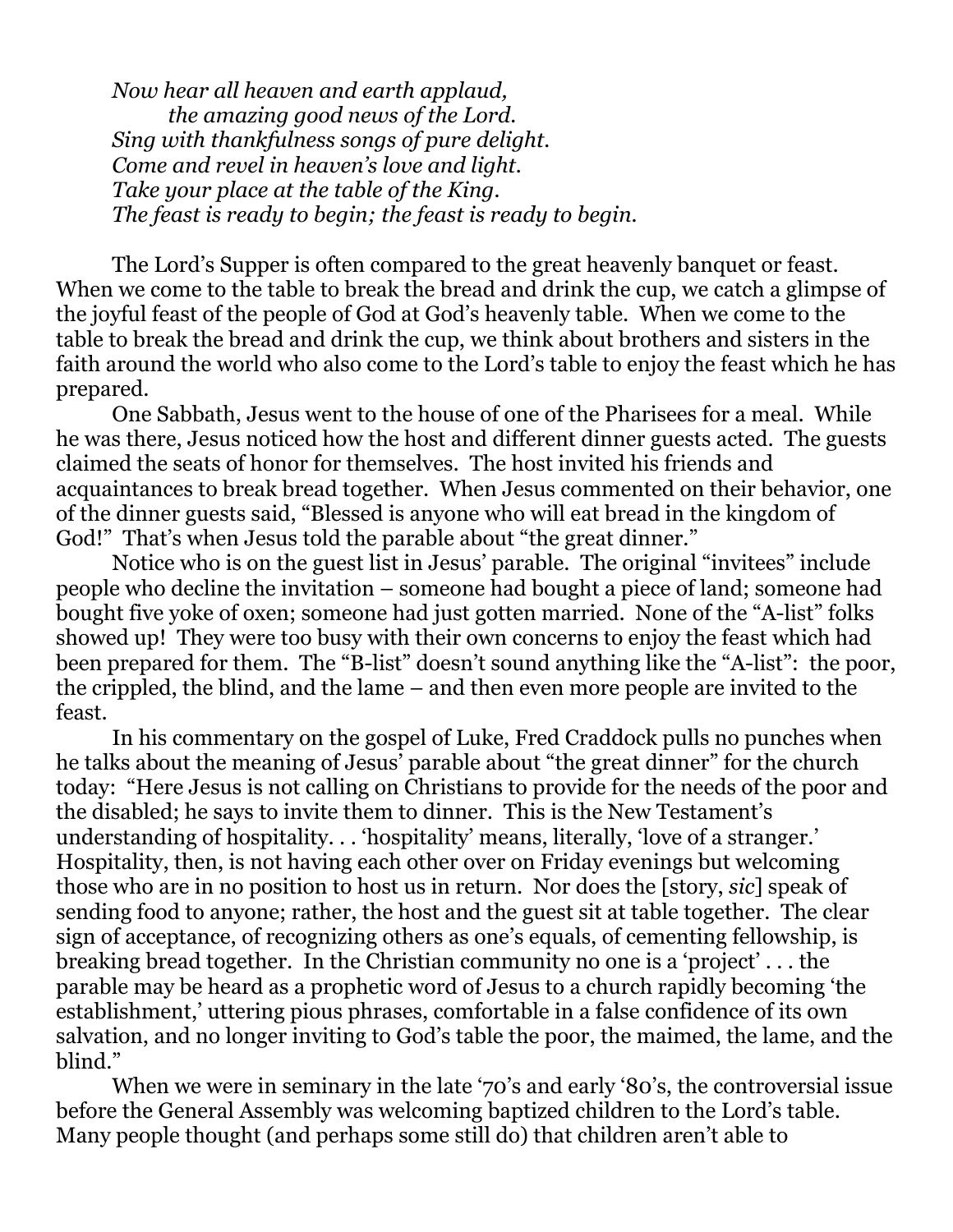understand what goes on during communion. But I think they can. Over the years, as I have met with children and the parents to talk about the meaning of the sacrament, I have asked the families to think of a special meal in their family's life: What is the occasion? What special foods are served? What special guests are there? What traditions are maintained? Why is the meal so special? Then we talk about how and why the Lord's supper is a special meal for the family of God, as we answer the same questions about our church family's special feast.

 If Jesus' parable about "the great dinner" gives us a glimpse of what God's heavenly feast will be like – especially who will be sitting at the table – then maybe the feast that is spread before us this morning can be something of a parable about the church. Who is invited to this table? If the "someone who gave a great dinner" can be thought of as Jesus, that would make us the servants who are sent out to invite people to the feast. How big is our invitation list? Do we throw open the doors and welcome anyone and everyone? Or, as Fred Craddock puts it so honestly, are we "a church rapidly becoming 'the establishment,' uttering pious phrases, comfortable in a false confidence of its own salvation, and no longer inviting to God's table the poor, the maimed, the lame, and the blind"?

 A minister new to our presbytery recently told Nancy she was amazed at how much food was put on the tables at church covered dish dinners – "Even in the smallest churches!" she said. We love to eat around the table at the church, and there's something very elementary and satisfying about sitting at the table with the people of God. Remember what Acts 2 says? "Day by day, as they spent much time together in the temple, they broke bread at home and ate their food with glad and generous hearts, praising God and having the goodwill of all the people."

 As we come to our Lord's table this morning, let us eat "with glad and generous hearts," let us praise God, and let us think about what it means for our church to sit at table in the kingdom of God, not just in the future, but each and every day.

 Here's another hymn from *Glory to God.* It's just one verse, but it's a powerful verse about feasting as the people of God:

*The bread and the wine are here; the feast is here. Come now, all who hunger and thirst. Come needy; come now without fear. Drink joy, as the last become first! Come in; sit down; there's room at the table; enjoy the feast love has spread for you.*

Friends, this is the table of the Lord. Come to the feast which Jesus has prepared.

## *Let us pray: Heavenly Father, you sent your Son as a model of hospitality and ministry. May we have the courage to walk in his ways and serve your people. Prepare our hearts to love the people we meet.*